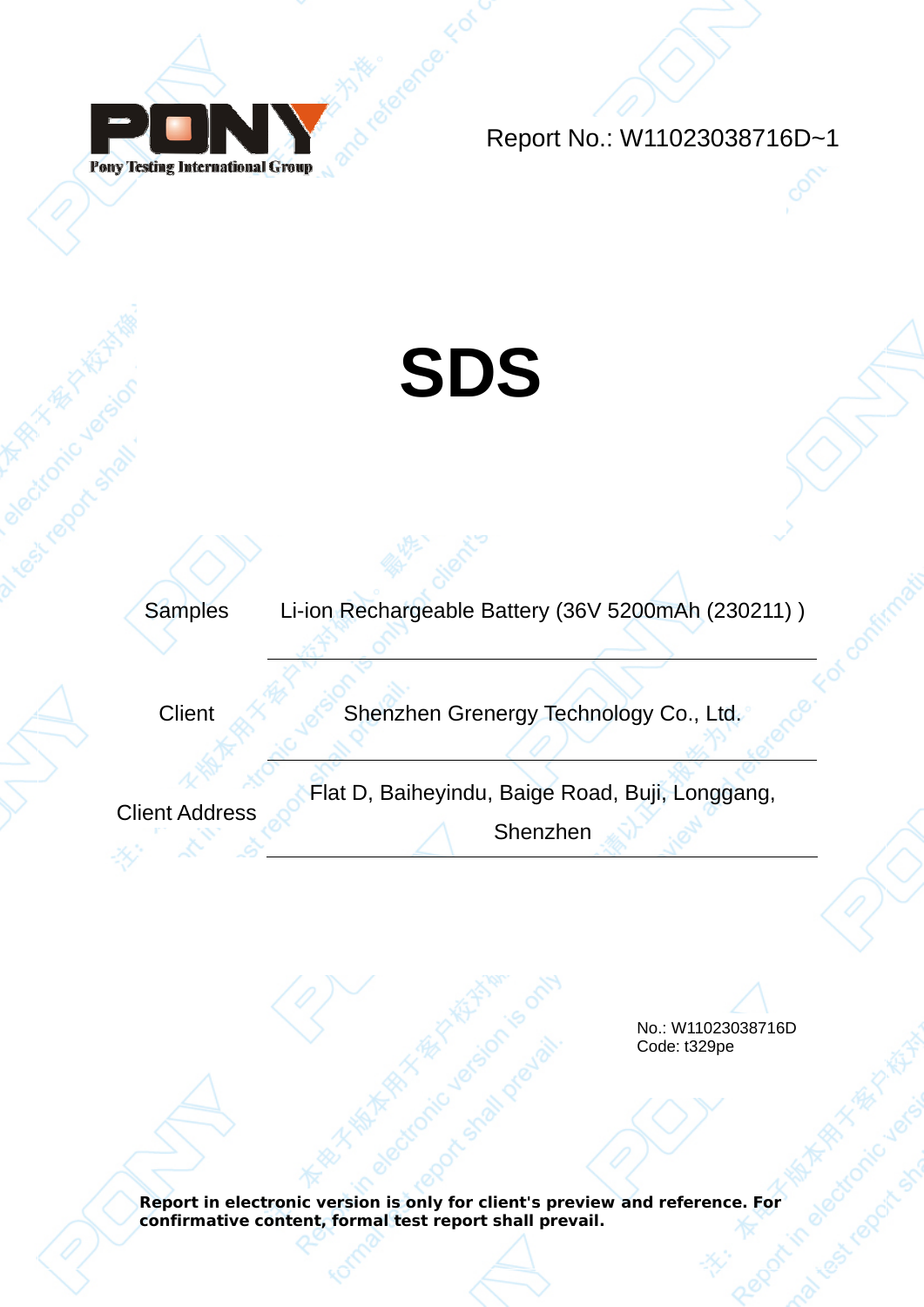## **Safety Data Sheet**

Section 1 - Chemical Product and Company Identification

**Product Name:** Li-ion Rechargeable Battery, **Battery Type:** 36V 5200mAh (230211) **Sample photo:** 



Authenticate the photo on original report only **Manufacturer:** Shenzhen Grenergy Technology Co., Ltd. **Address:** Flat D, Baiheyindu, Baige Road, Buji, Longgang, Shenzhen **Post Code:** 518112 **Tel:** 0755-89335286 **Fax:** 0755-89335210

**E-mail:** neil@grenergycn.com

## Section 2 – Composition/Information on Ingredient

| <b>Chemical Composition</b>  | <b>Molecular Formula</b> | <b>CAS No.</b> | Weight (%) |  |  |
|------------------------------|--------------------------|----------------|------------|--|--|
| Lithium Manganese Nickel And | $LiNixCoyMnzO2$          | ---            | 41.6       |  |  |
| Cobalt                       |                          |                |            |  |  |
| Iron                         | Fe                       | 7439-89-6      | $15 - 25$  |  |  |
| Aluminum                     | A                        | 7429-90-5      | $1 - 5$    |  |  |
|                              |                          |                |            |  |  |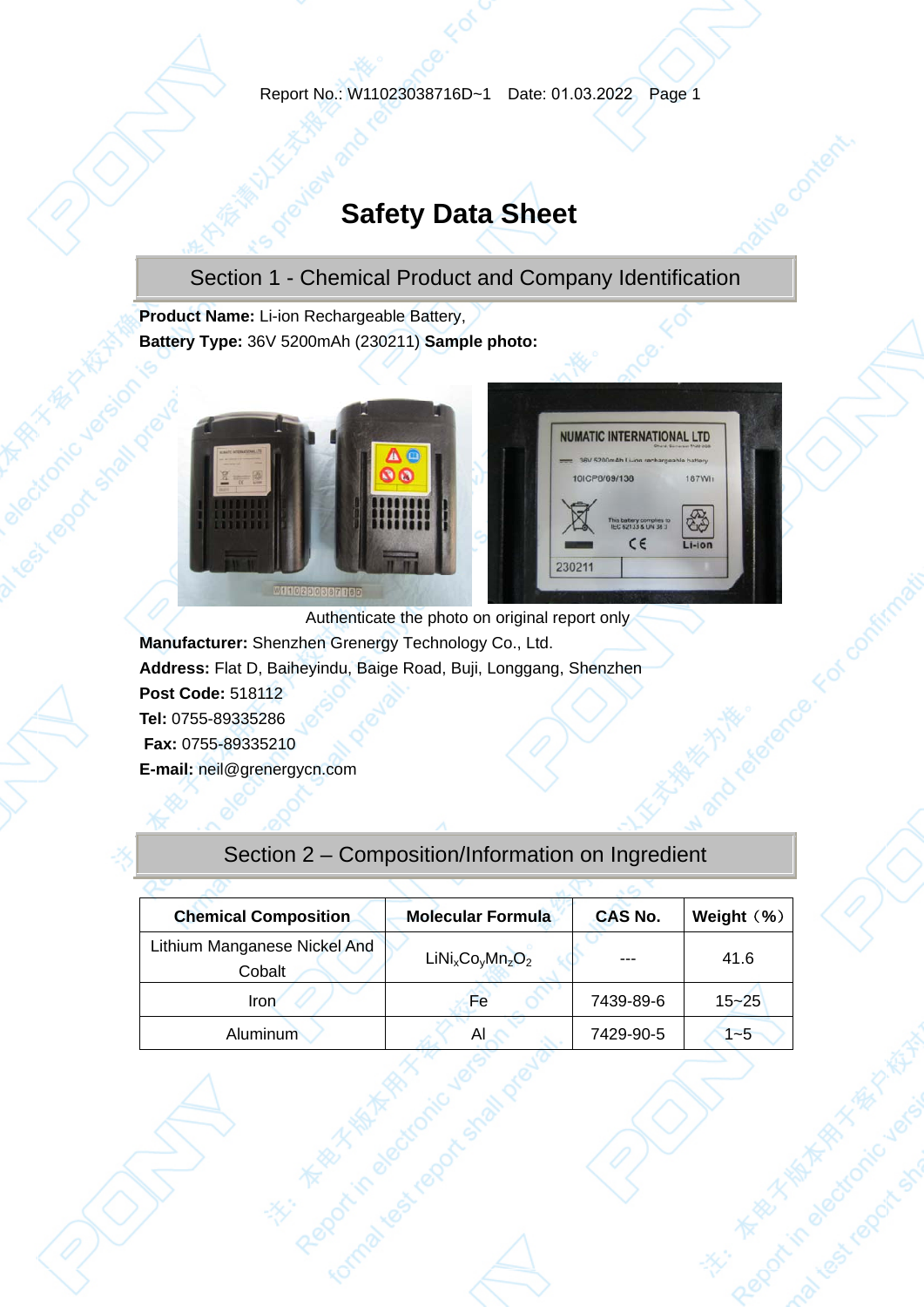|          | <b>Chemical Composition</b> | <b>Molecular Formula</b> | CAS No.   | Weight $(\%)$ |
|----------|-----------------------------|--------------------------|-----------|---------------|
| Graphite | <b>Natural Graphite</b>     | С                        | 7782-42-5 | $5 - 10$      |
|          | <b>Artificial Graphite</b>  | С                        | 7740-44-0 | $5 - 10$      |
|          | Copper                      | Cu                       | 7440-50-8 | $5 - 10$      |
|          | Organic Electrolyte         | ---                      |           | $15 - 20$     |
|          | Other PVC                   | ---                      |           | $2 - 3$       |
|          |                             |                          |           |               |

## Section 3 - Hazards Identification

#### **Health Hazards (Acute and Chronic)**

These chemicals are contained in a sealed can. Risk of exposure occurs only if the battery is mechanically or electrically abused. Contact of electrolyte and extruded lithium with skin and eyes should be avoided.

#### **Sign/Symptoms of Exposure**

A shorted lithium battery can cause thermal and chemical burns upon contact with the skin.

## Section 4 - First Aid Measures

#### **Eyes**

Flush eyes with plenty of water for at least 15 minutes, occasionally lifting the upper and lower eyelids. Get medical aid.

#### **Skin**

Remove contaminated clothes and rinse skin with plenty of water or shower for 15 minutes. Get medical aid.

#### **Inhalation**

Remove from exposure and move to fresh air immediately. Use oxygen if available.

#### **Ingestion**

Give at least 2 glasses of milk or water. Induce vomiting unless patient is unconscious. Call a physician.

## Section 5 - Fire Fighting Measures

## **Flash Point:** N/A. **Auto-Ignition Temperature:** N/A.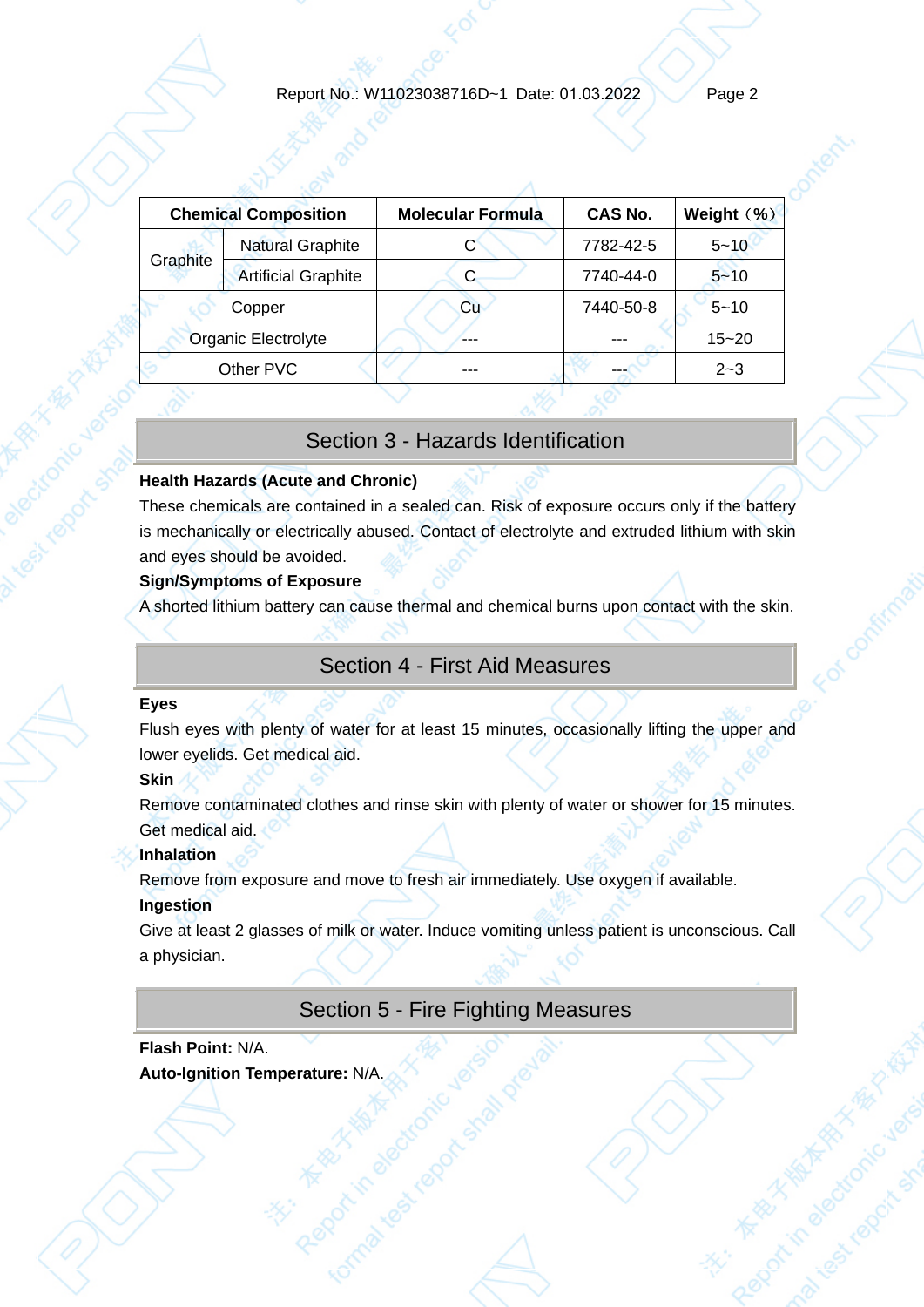## **Extinguishing Media**  Dry chemical,  $CO<sub>2</sub>$ . **Special Fire-Fighting Procedures**  Self-contained breathing apparatus. **Unusual Fire and Explosion Hazards**  Cell may vent when subjected to excessive heat-exposing battery contents. **Hazardous Combustion Products**  Carbon monoxide, carbon dioxide, lithium oxide fumes.

#### Section 6 - Accidental Release Measures

#### **Steps to be Taken in case Material is Released or Spilled**

If the battery material is released, remove personnel from area until fumes dissipate. Provide maximum ventilation to clear out hazardous gases. Wipe it up with a cloth, and dispose of it in a plastic bag and put into a steel can. The preferred response is to leave the area and allow the batteries to cool and vapors to dissipate. Provide maximum ventilation. Avoid skin and eye contact or inhalation of vapors. Remove spilled liquid with absorbent and incinerate.

#### **Waste Disposal Method**

It is recommended to discharge the battery to the end, handing in the abandoned batteries to related department unified, dispose of the batteries in accordance with approved local, state, and federal requirements. Consult state environmental protection agency and/or federal EPA.

## Section 7 - Handling and Storage

The batteries should not be opened, destroyed or incinerate, since they may leak or rupture and release to the environment the ingredients that they contain in the hermetically sealed container. Do not short circuit terminals, or over charge the battery, forced over-discharge, throw to fire. Do not crush or puncture the battery, or immerse in liquids.

#### **Precautions to be taken in handling and storing**

Avoid mechanical or electrical abuse. Storage preferably in cool, dry and ventilated area, which is subject to little temperature change. Storage at high temperatures should be avoided. Do not place the battery near heating equipment, nor expose to direct sunlight for long periods.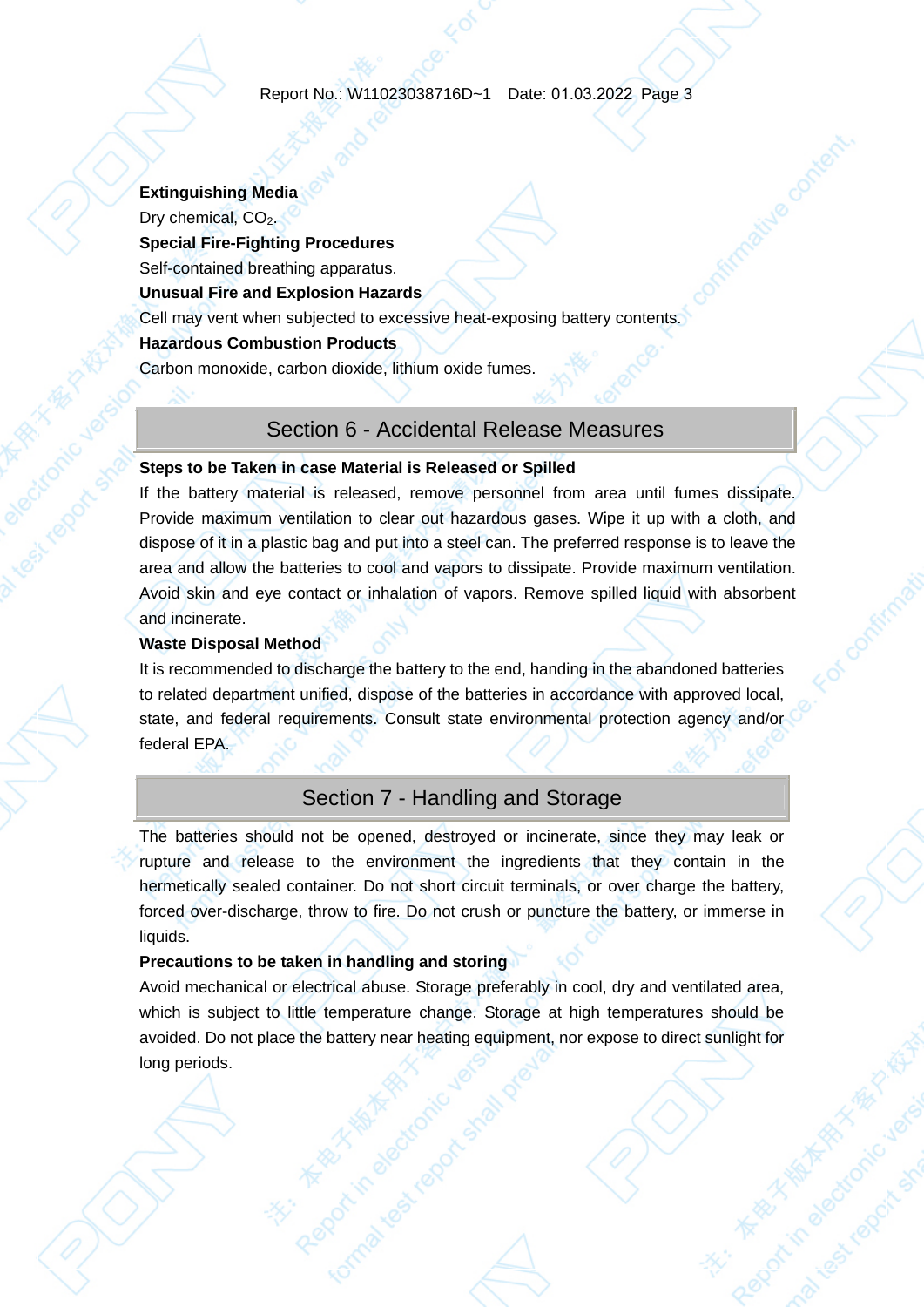#### **Other Precautions**

Batteries may explode or cause burns, if disassembled, crushed or exposed to fire or high temperatures. Do not short or install with incorrect polarity.

## Section 8 - Exposure Controls, Personal Protection

#### **Respiratory Protection**

In case of battery venting, provide as much ventilation as possible. Avoid confined areas with venting batteries. Respiratory Protection is not necessary under conditions of normal use.

#### **Ventilation**

Not necessary under conditions of normal use.

#### **Protective Gloves**

Not necessary under conditions of normal use.

#### **Other Protective Clothing or Equipment**

Not necessary under conditions of normal use.

Personal Protection is recommended for venting batteries: Respiratory Protection, Protective Gloves, Protective Clothing and safety glass with side shields.

## Section 9 - Physical and Chemical Properties

**Nominal Voltage:** 36V. **Rated Capacity:** 5200mAh. **Electric Energy:** 187Wh.

**Appearance Characters:** Black, quadrate, with odorless solid battery. **Chemical Uses:** Vacuum cleaner.

## Section 10 - Stability and Reactivity

## **Stability**

Stable.

#### **Conditions to Avoid**

Heating, mechanical abuse and electrical abuse.

#### **Hazardous Decomposition Products**

N/A.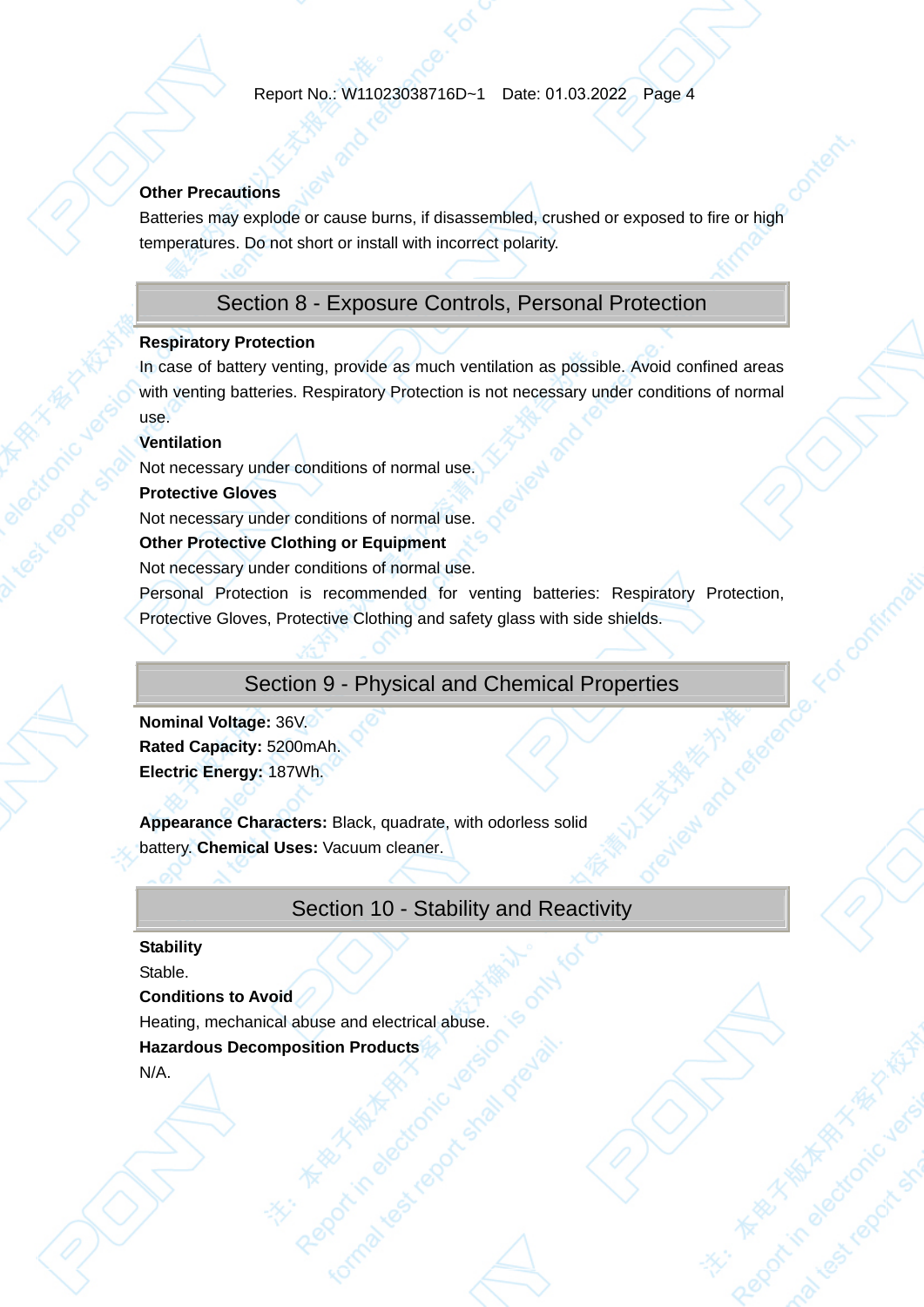#### **Hazardous Polymerization**

N/A.

If leaked, forbidden to contact with strong oxidizers, mineral acids, strong alkalis, halogenated hydrocarbons.

## Section 11 - Toxicological Information

Inhalation, skin contact and eye contact are possible when the battery is opened. Exposure to internal contents, the corrosive fumes will be very irritating to skin, eyes and mucous membranes. Overexposure can cause symptoms of non-fibroid lung injury and membrane irritation.

## Section 12 - Ecological Information

When promptly used or disposed the battery does not present environmental hazard. When disposed, keep away from water, rain and snow.

## Section 13 - Disposal Considerations

#### **APPROPRIATE METHOD OF DISPOSAL OF SUBSTANCE OR PREPARATION**

If batteries are still fully charged or only partially discharged, they can be considered a reactive hazardous waste because of significant amount of not creation, or unconsumed lithium remaining in the spent battery. The batteries must be neutralized through an approved secondary treatment facility prior to disposal as a hazardous waste. Recycling of battery can be done in authorized facility, through licensed waste carrier.

## Section 14 - Transport Information

The Li-ion Rechargeable Battery (36V 5200mAh (230211)) has passed the test UN38.3, according to the report ID: W11023038321D~1.

#### **IATA Proper Shipping Name:** Lithium Ion Batteries

**Hazard Class:** 9

#### **UN No.:** UN3480 **Packaging group:** Ⅱ

Watt-hour exceeds the standard, so it belongs to dangerous goods. Be shipped by Passenger and Cargo Aircraft.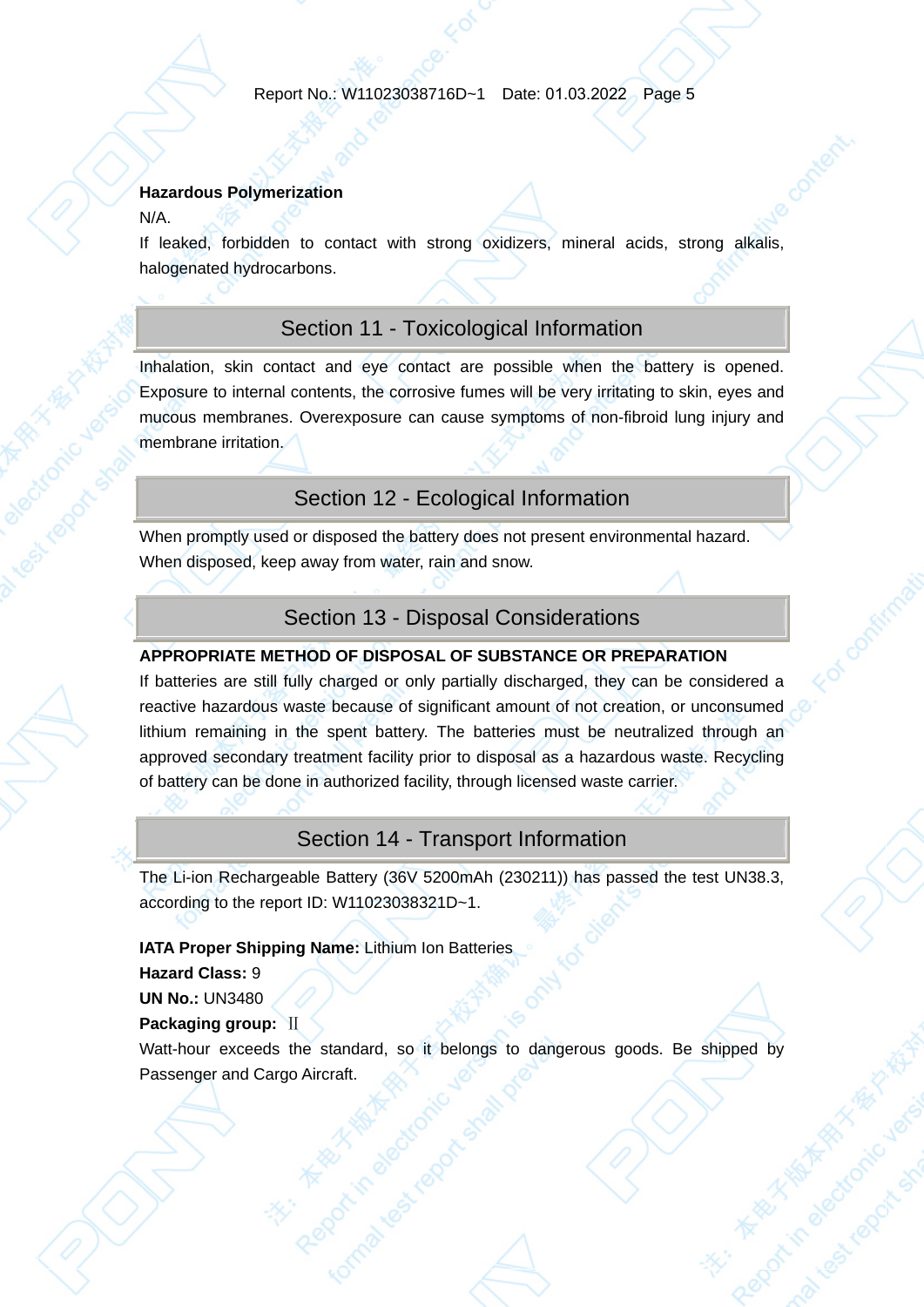The goods are packaged according to the packaging instruction 965 section I of DGR  $53^{rd}$ 

#### **IMDG Proper Shipping Name:** Lithium Ion Batteries

**Hazard Class:** 9 **UN No.:** UN3480 **Packaging group: II** 

Watt-hour exceeds the standard, so it belongs to dangerous goods. The goods are packaged according to the packaging instruction P903.

**Land Proper Shipping Name:** Lithium Ion Batteries

#### **Hazard Class:** 9

**UN No.:** UN3480

Watt-hour exceeds the standard, so it belongs to dangerous goods. The goods are packaged according to the Recommendations On The Transport Of Dangerous Goods-Model Regulations.

More information concerning shipping, testing, marking and packaging can be obtained from Label master at http://www.labelmaster.com.

Separate Lithium-ion batteries when shipping to prevent short-circuiting. They should be packed in strong packaging for support during transport. Take in a cargo of them without falling, dropping, and breakage. Prevent collapse of cargo piles and wet by rain.

**Transport Fashion:** By air, by sea, by railway, by road. **Packaging Information:** 4G Fibreboard Carton.

## Section 15 - Regulatory Information

#### **Law Information**

- 《Dangerous Goods Regulation》
- 《Recommendations on the Transport of Dangerous Goods Model Regulations》
- 《International Maritime Dangerous Goods》
- 《Technical Instructions for the Safe Transport of Dangerous Goods》
- 《Classification and code of dangerous goods》
- 《Occupational Safety and Health Act》(OSHA)
- 《Toxic Substances Control Act》(TSCA)